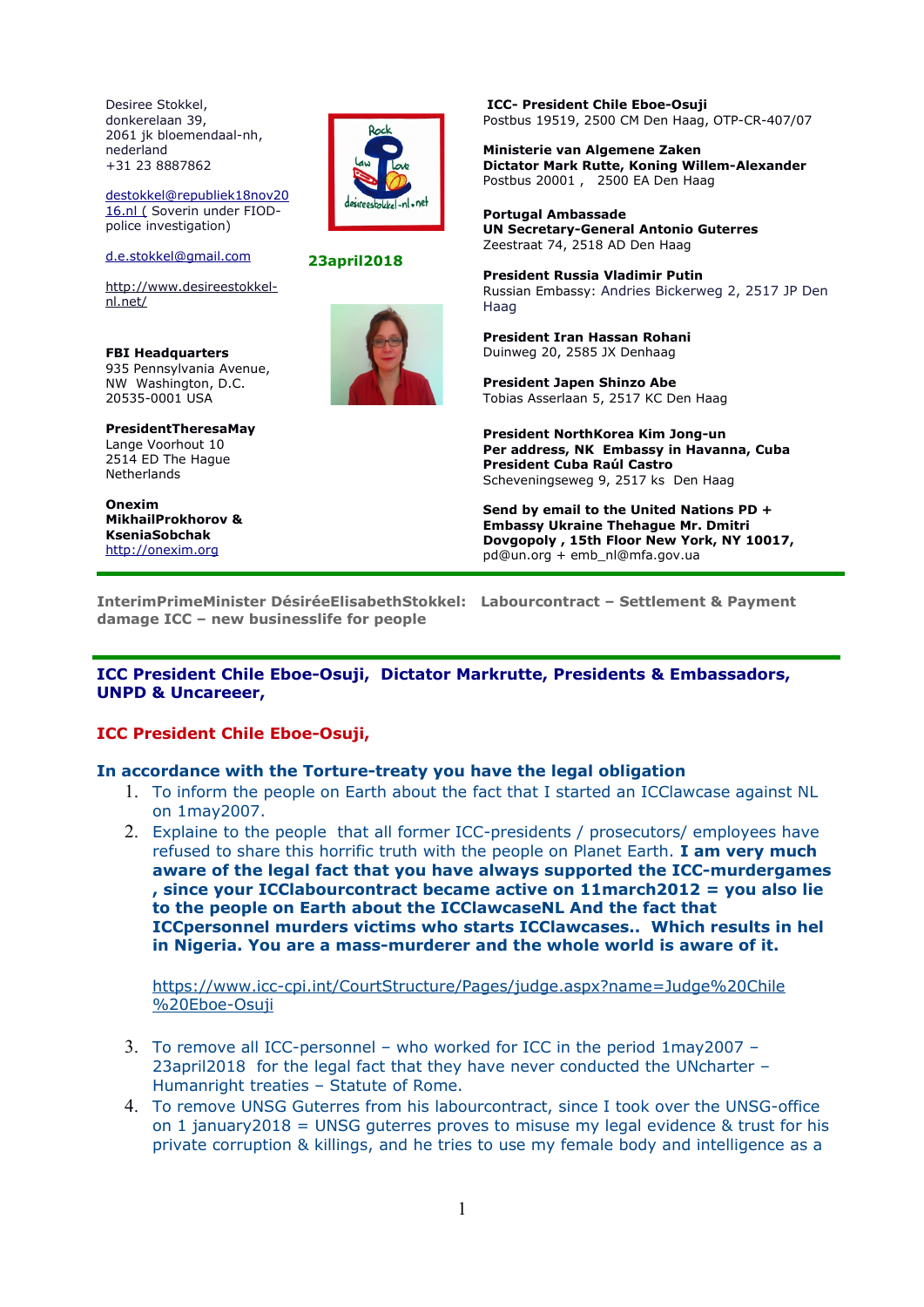cover for his criminal behavior. The Torture-treaty rules for UNSG guterres, too. Its forbidden for you to communicate with all persons against whom I started an ICClawcase.

### 5. **You also have the legal obligation to remove yourself from the ICC-system.**

I am entitled to the labourcontract InterimPrimeMinister for Holland, from 18nov2016 on. TheNetherlands is a RepublicNL per 18nov2016 on, with a new Constitution RepublicNL and more wonderful problem-solving laws, I have put into power by decree via the UNSG & Embassies on Earth.

The ICC-lawcase NL can still be closed with a Settlement & Payment for the damage; I need you to build a civilized solution for Earth. You know very well that criminals - terrorists are more active & agressive due to the Corruption & Freedom to Murder designed & conducted by the ICC-personnel on all layers in the ICC-organogram. This situation must stop. War can oly be stopped when ICC-personnel is at least as Social Intelligent as I am.

I am looking forward to your Cleanup-ICC-response on my ICClawcaseNL… And your Cleanupstrategy against All Presidents/ Embassadors / Persons who prefer to misuse ICC as a cover for their private corruption & murderlust too. Thus: you need to Cleanup yourself first, legally correct = apologize to me for the way ICC has handled my courtfile; apologize to the people on Earth and start to operate legally correct, from the Torture-treaty.

## **Kremin VladimirPutin, MikhailProkhorov, KseniaSobchak,**

Putin, I am InterimPrimeMinister for Russia per 23october2017.

I hereby demand the Labourcontract inherent to this position + Settlement & Payment for the damage you cause me and the people on Earth.

# Yearincome 12 months Putin = 113.000,00 euro

Thus, my yearincome for 12 months IPM DésiréeElisabethStokkel Russia =  $1/2 \times 113.000,00$ = 56.000,00 euro, to be payed from 1nov2017. I do not claim this labourcontract, now I am PrimeMinister for TheNetherlands.

Settlement & Payment for the damage  $= 4 \times 1$  million euro, for the ICClawcases against Putin – Medvedev – Lavrov – Shulgin. I do claim this payment, for the offiical Cleanup of the Kremlin – ICC – UN.

### **Kremlin:**

The Kremlin is being managed in a very childish way; Putin & co lie to the people about the ICClawcaseNL + ICClawcaseRU, what results in FAKE trade-sanctions. The Russian & Earthseconomy suffer under all sanction-lies on behalf of Putin & Co. UN-memberstates lie too.This proces must be stopped; so I intervene with some legal reality.

### **New Business for Russia – UN charter prove, internationally –.**

 I – IPM Russia – do want to get payed for my services, but I don't need all the money for Myself. I proceed on this money as a payment for damage at the NL-taxoffice and I make donations to the RU-people.

### **I want to invest the Money I collect from Russia in the Russian-lifestyle.**

- 1. I am going to re-invest the money in the RU-healthcare system for the poor.
- 2. MikhailProkhorov & KseniaSobchak have to assist me on this journey.
- 3. I want to hire a Camera-crew and travel around the country, visiting Medical services for the poor.
- 4. Make descisions for re-investing the money.
- 5. We record this journey; the investments and the results accomplished with the IPM-